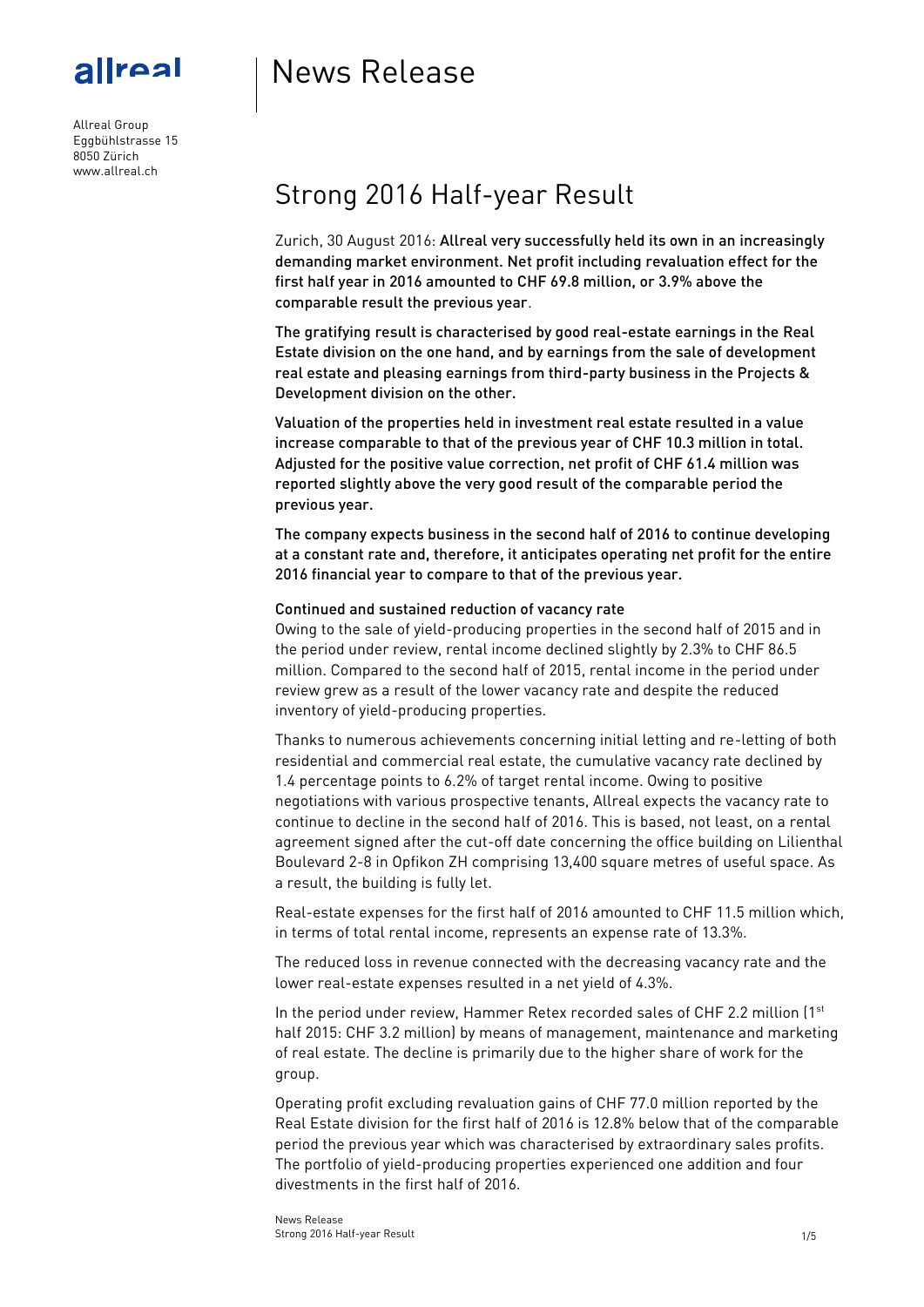The addition concerns a residential and commercial building from Allreal's own development and realisation located on Schiffbaustrasse in Zurich-West; at the time of completion in June 2016, all apartments and a considerable share of the commercial space in the building were let.

The profit resulting from the sale amounts to CHF 5.6 million or 6.0% above the total book value of the four divested buildings.

The portfolio of yield-producing properties as at 30 June 2016 comprised 20 residential and 39 commercial buildings representing a market value of CHF 3.42 billion.

Following the addition of a planned commercial building in Bülach ZH and the divestment of a residential and commercial building in Zurich-West – both by means of reclassification – the portfolio of investment real estate under construction comprised two projects representing a total market value on the cutoff date of CHF 45.8 million, an estimated investment volume of CHF 111.0 million and annual target rental income of CHF 6.7 million.

The valuation of the investment properties by an external estimator as at 30 June 2016 resulted in a positive total value adjustment before tax of CHF 10.3 million. Of this amount, CHF 3.8 million applied to yield-producing properties and CHF 6.5 million to investment real estate under construction.

The Real Estate division's share in the group's net operating result was 70.8%.

## Pleasing result of the Projects & Development division owing to sales profits and consistently profitable third-party business

Earnings generated by the Projects & Development division in the first half of 2016 from the development and realisation for third parties, sale of development real estate and capitalised performance of own projects amounted to CHF 49.8 million.

Gains resulting from the sale of development real estate of CHF 22.1 million - of which a share of more than 80% relates to the ownership transfer of 90 units in the Guggach residential project in Zurich Unterstrass – represent a significant contribution toward the earnings result reported 38% above the comparable value the previous year.

Earnings of CHF 24.4 million generated by the Realisation department – development and realisation for third parties – remained at the previous year's level representing a pleasingly stable gross margin of 11.3%.

Profits of CHF 24.3 million reported by the Projects & Development division accrued in the first half of 2016 from the sale of development real estate and lower operating expenses resulted in distinctly higher earnings before interest and taxes (EBIT) compared to the previous year.

In Bülach-Nord, Project Development transferred the first of eight sub-projects amounting to over CHF 306 million to the Realisation department. The residential complex for Allreal's own portfolio to be completed by 2018 includes four blocks comprising a total of 76 rental apartments. A large share of the remaining project is to be sold to a certain investor who has already been determined.

The project volume completed by the Realisation department in the first half of 2016 amounted to CHF 260.2 million. The lower amount compared to the comparable period the previous year reflects Allreal's consistent focus on the realisation of projects with calculable risks and sound profit potential.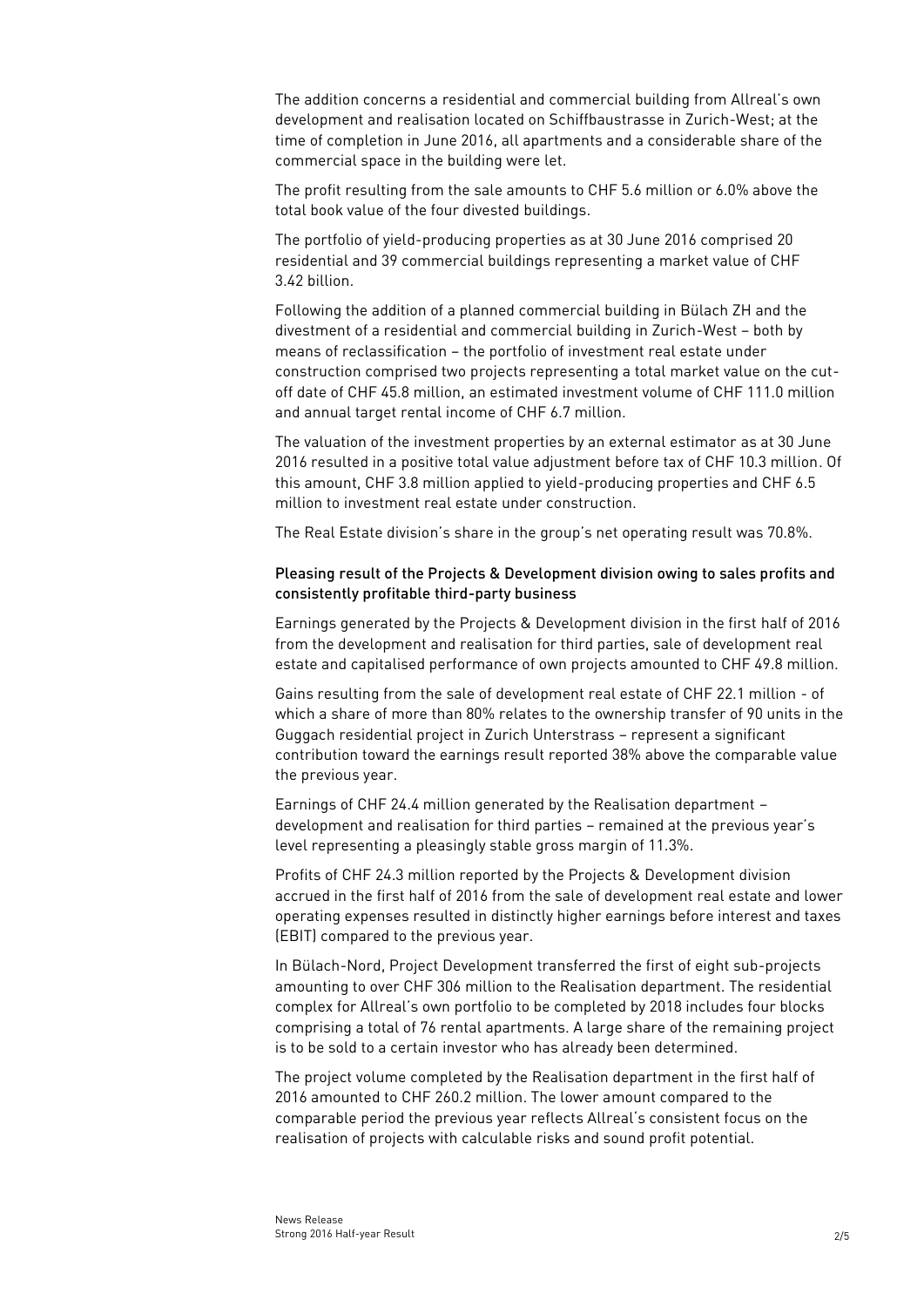The share of the project volume handled for third parties amounted to CHF 215.5 million, that of development projects designated for the sale to third parties to CHF 17.8 million, and that of own projects for Allreal's own portfolio to CHF 26.9 million.

Of the entire project volume, 69.2% represents new construction projects and 30.8% refurbishment and conversion projects. Secured order backlog on the cutoff date amounted to CHF 714 million which will guarantee utilisation of existing capacity for a period of over 12 months.

In the first half of 2016, the Project & Development division's share in the Group's net operating result represented 29.2%.

### Advantageous financing despite negative interest rates

Owing to the immense inflow of funds resulting from the sale of development real estate and yield-producing real estate, financial debt as at the cut-off date decreased by CHF 170 million to 1.61 billion.

In the period under review, a 2.50% debenture loan of CHF 150 million was redeemed by a 0.625% debenture loan for the same amount to be released in 2024.

Negative interest rates applying to interest swaps resulted in slightly higher financial expenses for the period under review. The average interest rate for debt on the cut-off date was 2.14% at an average time to maturity of 61 months.

Freely available lines of credit as at 30 June 2016 amounted to CHF 643 million with a debt capacity of CHF 1.4 billion. The company thus enjoys advantageous financing and is in a position to take efficient advantage of opportunities as they arise.

As at 30 June 2016, Allreal's equity ratio amounted to 49.9% and net gearing to 80.4%.

#### Confirmation of expectations for entire 2016 financial year

Insecurity concerning the further course of the economy and the development of the legal and political parameters connected with an over-supply of residential and commercial space apparent in certain regions will inevitably lead to an increasingly demanding market environment.

Thanks to the combination of a stable-income real-estate portfolio with the activity of a general contractor, this development can be connected with opportunities for Allreal. Consequently, the company looks to the future optimistically and with confidence.

Allreal recognises potential especially in the development and realisation of residential and commercial properties for our own portfolio and for profitable sale to third parties. Own projects already started on or far advanced in development allow for portfolio growth in the coming years of more than 200 million francs in total.

Parallel to the stronger focus on project development and its dynamisation, Allreal aims to consistently implement measures to continue reducing the vacancy rate and to increase efficiency while securing quality and profitability.

The company expects business in the second half of 2016 to continue developing at a constant rate and, therefore, it anticipates operating net profit for the entire 2016 financial year to compare to that of the previous year.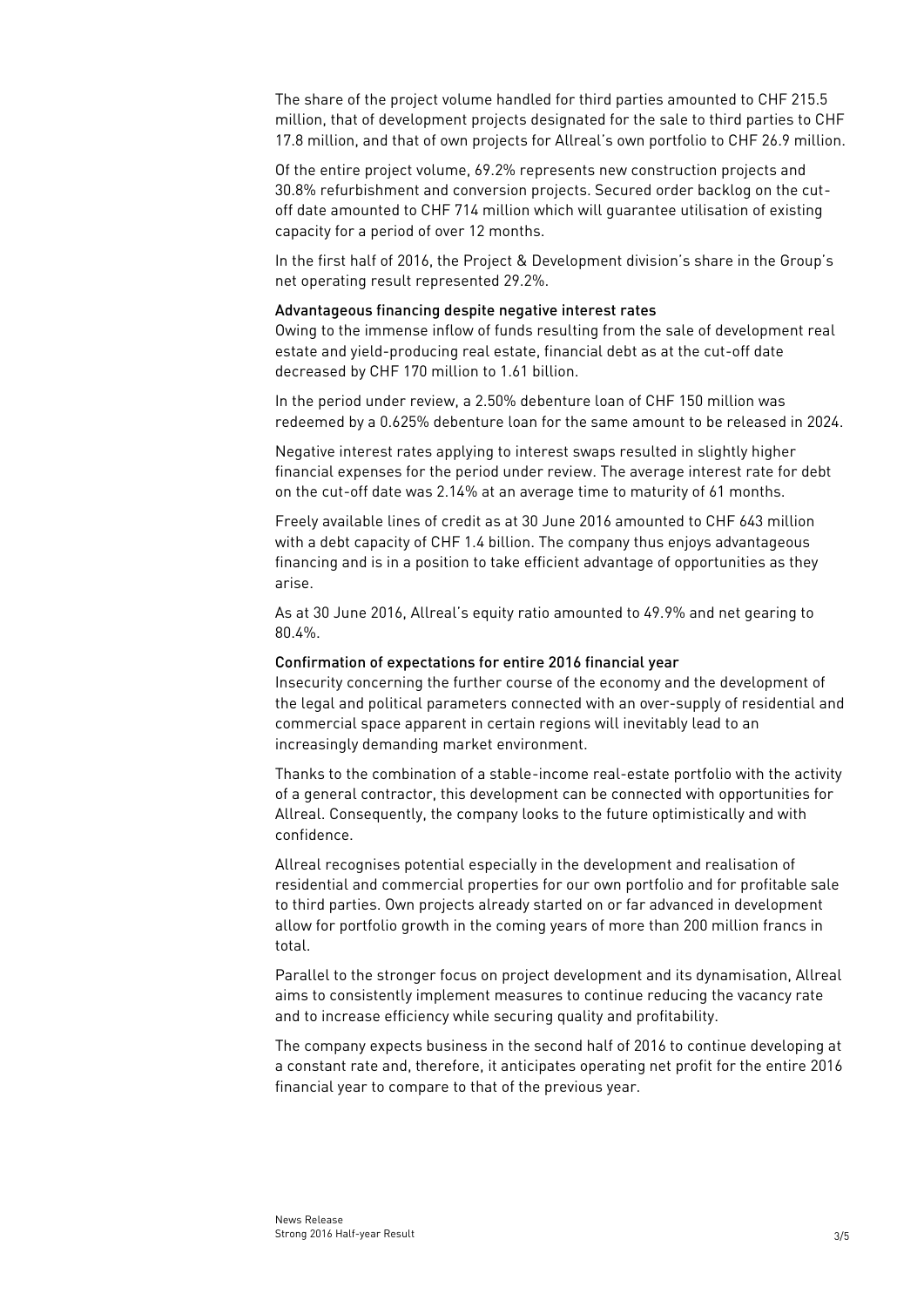This news release and the half-year report are also available electronically: [www.allreal.ch](http://www.allreal.ch/)

| For further information:       |                           |
|--------------------------------|---------------------------|
| Bernhard Marti                 | Matthias Meier            |
| <b>Chief Financial Officer</b> | Corporate Communications  |
| T +41 44 319 14 88             | T +41 44 319 12 67.       |
| M +41 79 616 66 22             | M +41 79 400 37 72        |
| bernhard.marti@allreal.ch      | matthias.meier@allreal.ch |